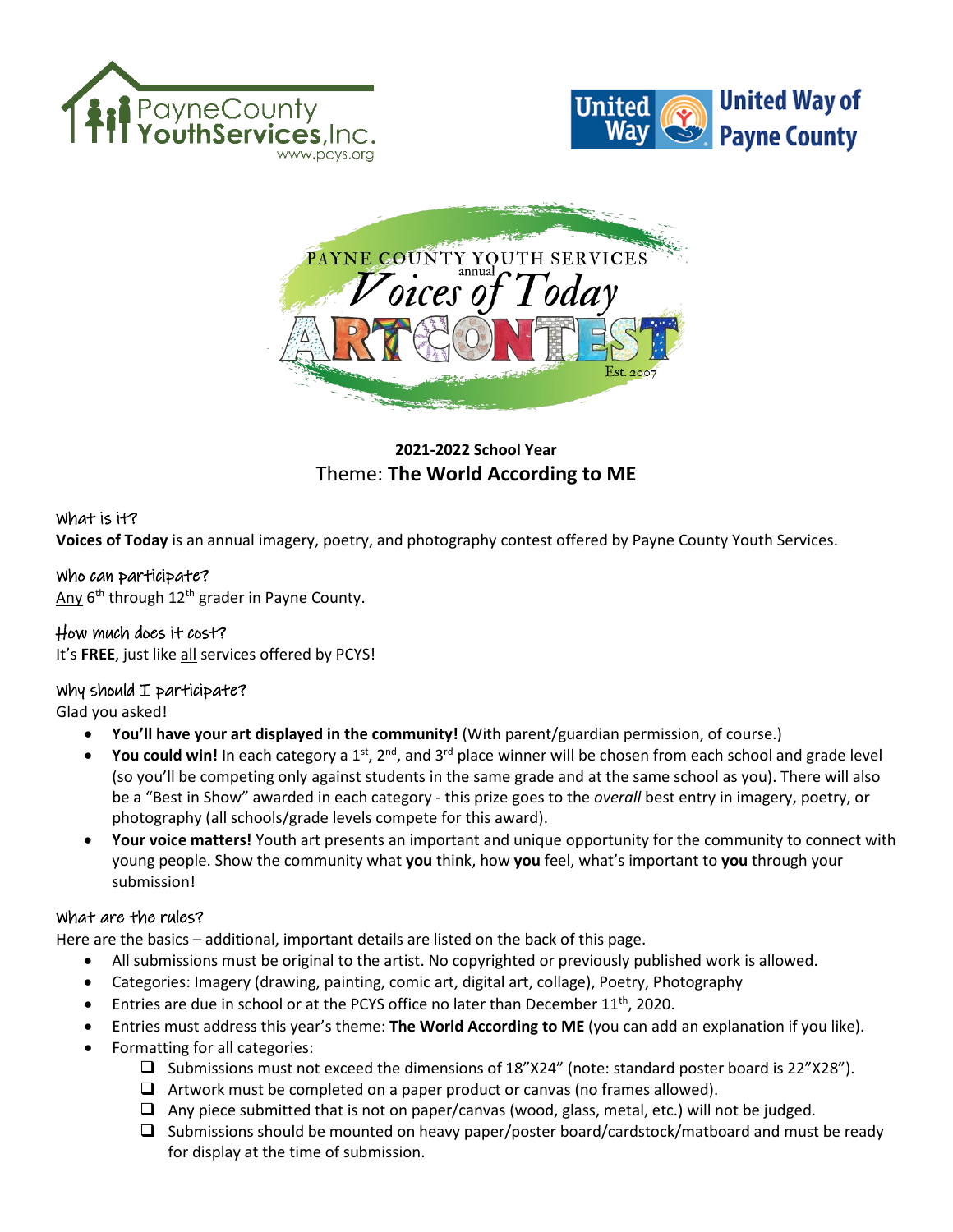# **IMPORTANT DETAILS:**

## • **TURN IN YOUR SUBMISSION NO LATER THAN FRIDAY DECEMBER 17, 2021.**

- $\Box$  Submissions may be turned in to designated staff at the school site, or delivered directly to Payne County Youth Services at 2224 W. 12<sup>th</sup> Ave, Stillwater, OK 74074
	- An image of the submission and permission form may be submitted electronically via email to [kims@pcys.org.](mailto:kims@pcys.org)
- Submission must be **received** by a school/PCYS before close of business on 12/17/2021.
- $\Box$  Artwork submitted/received after the deadline will not be admissible.
- EACH ENTRY must have a signed parent/guardian permission form attached (to the back) and the appropriate box checked in the "Artwork Information" section of the form before the piece can be publicly displayed.
	- **Art submitted without the permission form will be accepted and judged but will NOT be displayed publicly or used for publicity purposes unless written permission is obtained.**
- Each artist may submit up to three entries per category (maximum number of entries if entering in all three categories = nine).
- In regard to addressing the theme "The World According to ME" The artist is welcome to include a "Description of Submission" to explain how their piece addresses the theme if the artist would like to do so.
	- $\Box$  Description of Submission should be no more than 1-3 sentences long and should be secured to the back of the piece.
- Submissions will be displayed in select locations in Payne County beginning in March 2022.
	- $\Box$  Once all submissions are received, we'll let you know where to look for (and show off) your piece!
		- Please make sure a parent/guardian email address is included on your permission form to receive this information or
			- − check the PCYS Facebook page in March for a list of display locations.
			- − ask your school site for a list of display locations.
- The artist may choose to have their artwork returned to them or to donate their piece to PCYS either to be auctioned off at a fundraising event or to be displayed indefinitely at a PCYS facility.
	- $\Box$  Artwork that is not donated may be picked up at the school site or at the PCYS office between May  $2^{nd}$  and May  $20^{th}$ , 2022.
	- $\Box$  Any and all proceeds from donated artwork will directly benefit services provided to the community by PCYS.

Note: PCYS will take reasonable precautions to protect the artwork; however, PCYS is NOT liable for any lost, stolen, or damaged submissions. All artwork must be original and not in proximity of a recognizable copyrighted work. Artwork found to be in violation of copyright laws will be removed from the competition.

Email [kims@pcys.org](mailto:kims@pcys.org) with questions about this program.

# We can't wait to see your art!